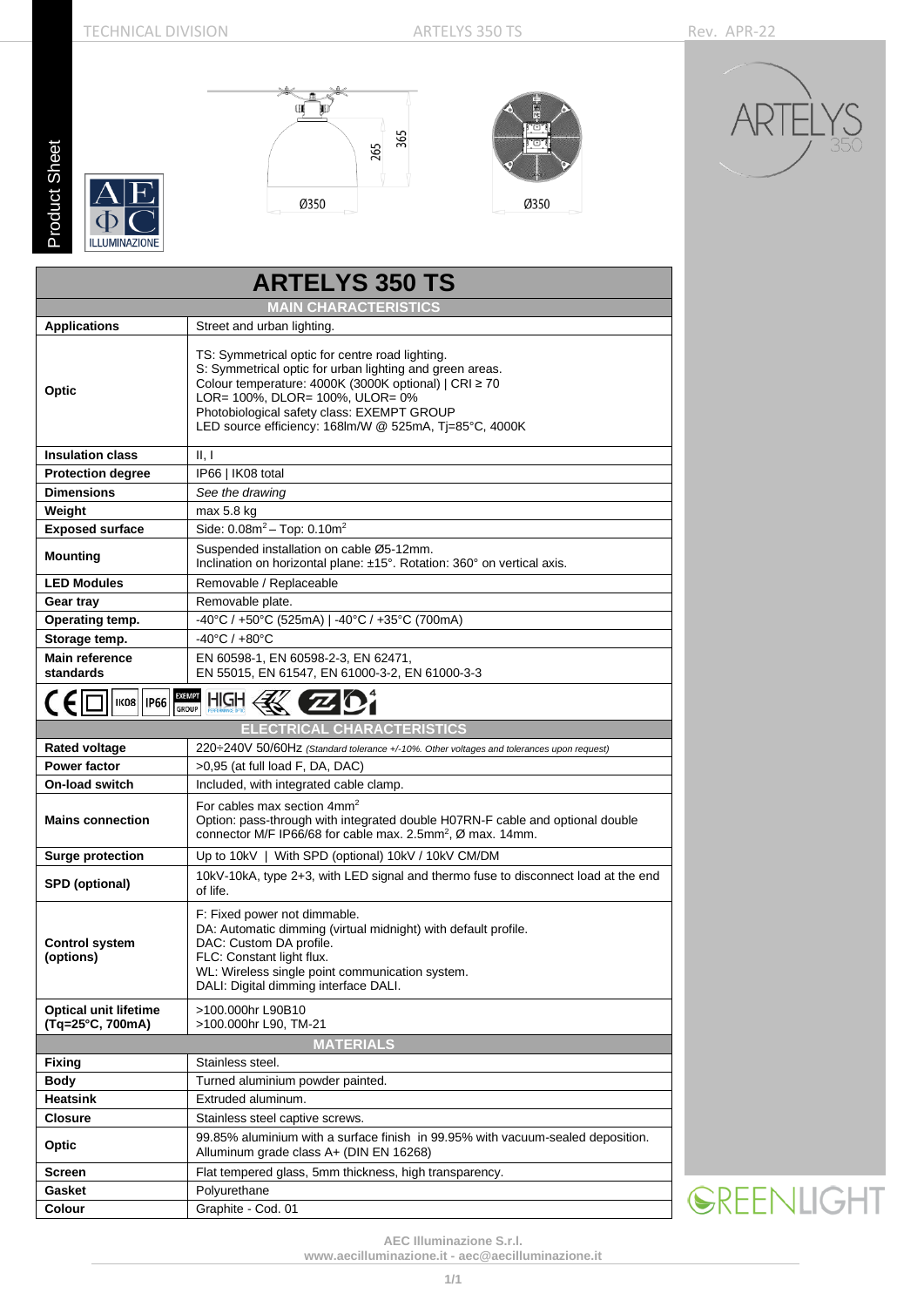

| <b>LUMINAIRE</b>            | <b>OPTIC</b> | LED<br><b>CURRENT</b><br>(mA) | <b>RATED LUMINAIRE</b><br><b>FLUX*</b><br>$(Tq=25^{\circ}C, 4000K, Im)$ | <b>RATED LUMINAIRE</b><br><b>POWER*</b><br>(Tq=25°C, Vin=230Vac, I<br>F/DA/DAC, W) | <b>LUMINAIRE</b><br><b>EFFICACY</b><br>$($ Tq=25°C, Im <u>/W)</u> | <b>RATED LED</b><br><b>FLUX*</b><br>, (Tj=85°C, 4000K,<br>lm) | <b>RATED LED</b><br><b>POWER*</b><br>(Tj=85°C, W) |
|-----------------------------|--------------|-------------------------------|-------------------------------------------------------------------------|------------------------------------------------------------------------------------|-------------------------------------------------------------------|---------------------------------------------------------------|---------------------------------------------------|
| ARTELYS 350 TS 0F2H1 4.5-1M | TS           | 525                           | 1840                                                                    | 16                                                                                 | 115                                                               | 2184                                                          | 13                                                |
| ARTELYS 350 TS 0F2H1 4.5-2M |              |                               | 3620                                                                    | 30.5                                                                               | 118                                                               | 4368                                                          | 26                                                |
| ARTELYS 350 TS 0F2H1 4.7-1M | TS           | 700                           | 2370                                                                    | 21.5                                                                               | 110                                                               | 2765                                                          | 18                                                |
| ARTELYS 350 TS 0F2H1 4.7-2M |              |                               | 4630                                                                    | 40                                                                                 | 115                                                               | 5530                                                          | 36                                                |
| ARTELYS 350 TS 0F2H1 4.5-2M | S            | 525                           | 3620                                                                    | 30.5                                                                               | 118                                                               | 4368                                                          | 26                                                |
| ARTELYS 350 TS 0F2H1 4.7-2M | c            | 700                           | 4630                                                                    | 40                                                                                 | 115                                                               | 5530                                                          | 36                                                |

*\*RATED LUMINAIRE FLUX / RATED LUMINAIRE POWER: Rated data obtained in laboratory.*

*\*RATED LED FLUX / RATED LED POWER: Rated data extrapolated from LED manufacturer datasheet.*

*Values indicated in this technical sheet are to be considered rated values. Flux tolerance: ±7%. Power tolerance: ±5%.*

*The characteristics of the product listed above are subjected to change without notice.*